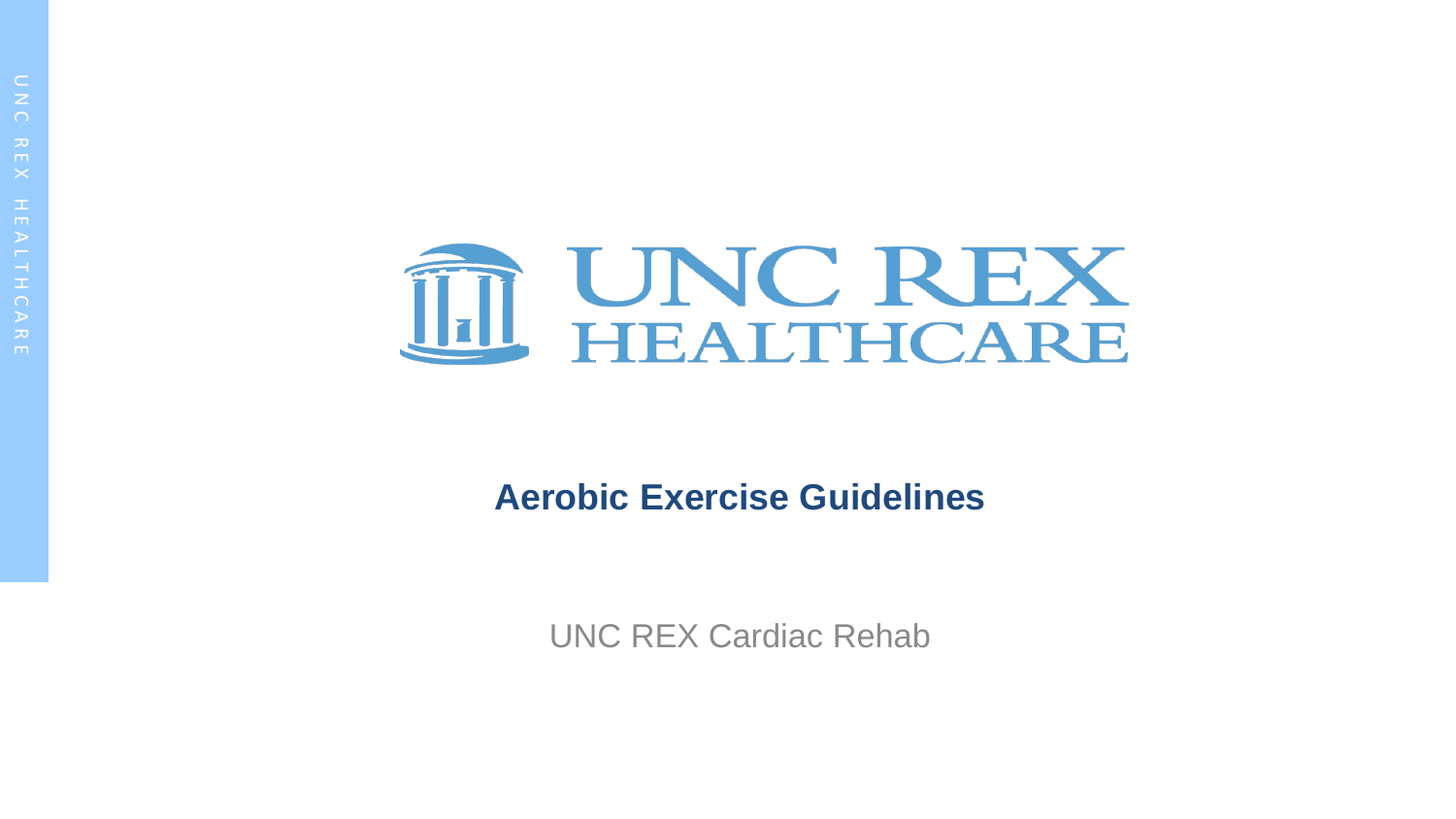## **What is Aerobic Exercise?**

- Aerobic means "with air or with oxygen"
- Aerobic exercise:
	- Improves the way your body uses oxygen
	- Uses large muscle groups in a rhythmic and continuous manner for an extended period of time
	- Typically increase heart rate, blood pressure and breath rate
	- Has the greatest impact on heart health

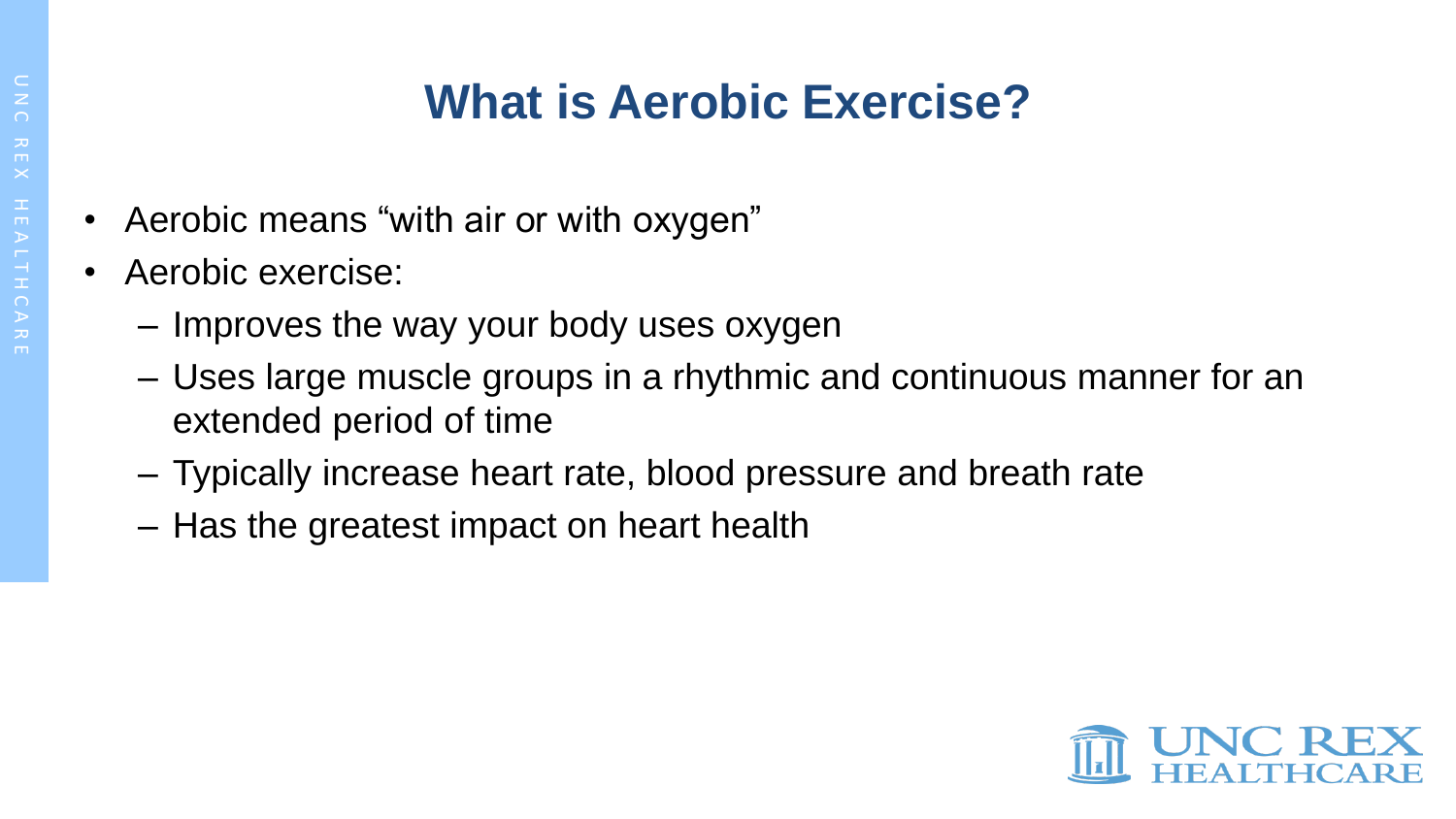# **Types of Aerobic Exercise**

- Walking
- **Stationary bicycling**
- Low impact aerobics
- Water aerobics
- Chair aerobics
- Seated stepper



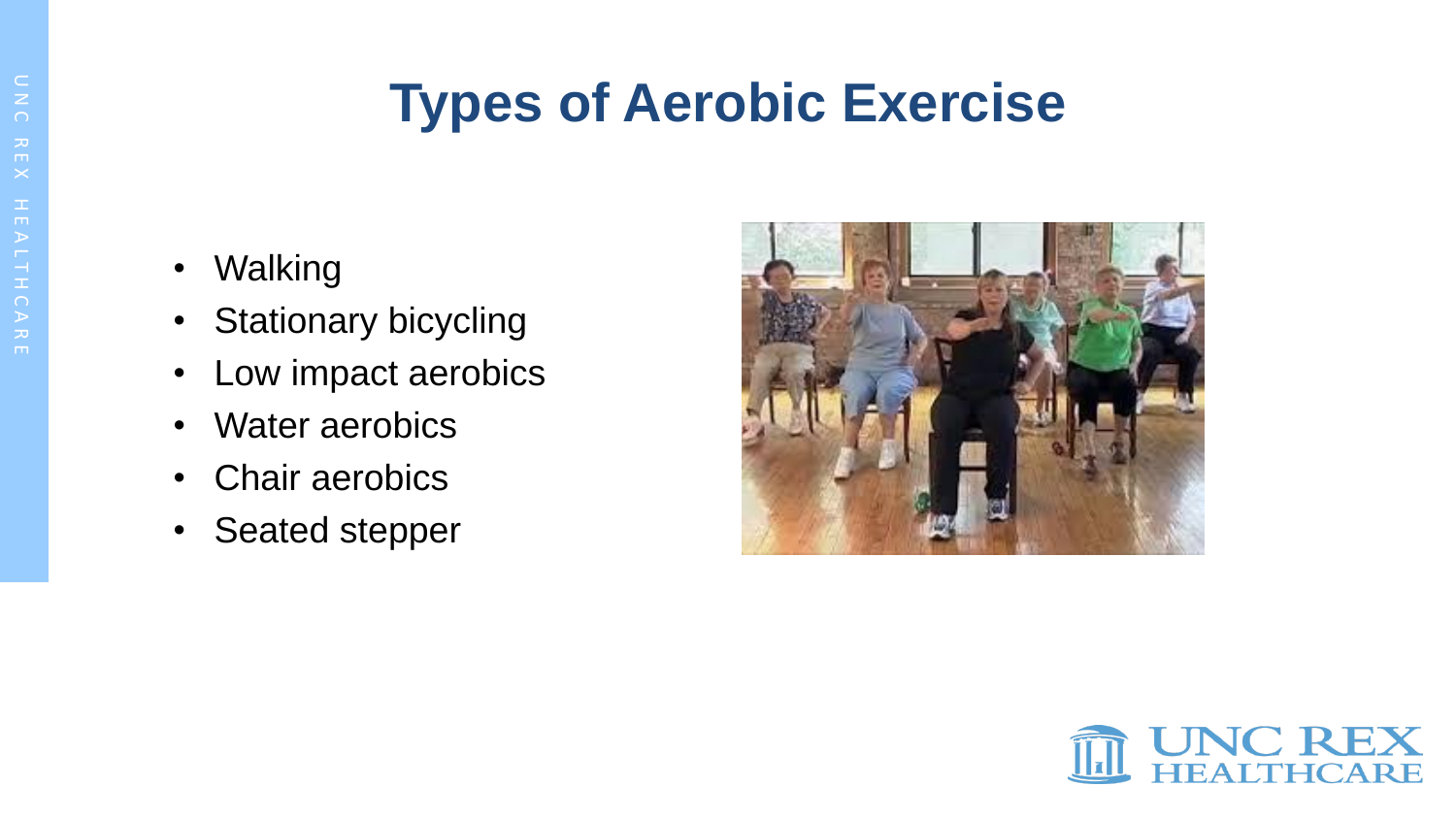### **Pre-Exercise Checklist**

- **Eat:** Eat a light meal 1-2 hours before exercising. Avoid caffeinated beverages.
- **Hydrate:** It is important to drink water before, during and after exercise. Please discuss with your physician if you have fluid restrictions.
- **Medications**: Take all medications as prescribed by your physician.
- **Diabetes**: If you are diabetic monitor your blood sugar pre and post exercise.
	- If blood glucose is greater than 300 mg/dl, DO NOT exercise.
	- If blood glucose is less than 85 mg/dl, eat a fast acting carbohydrate with protein prior to exercise.

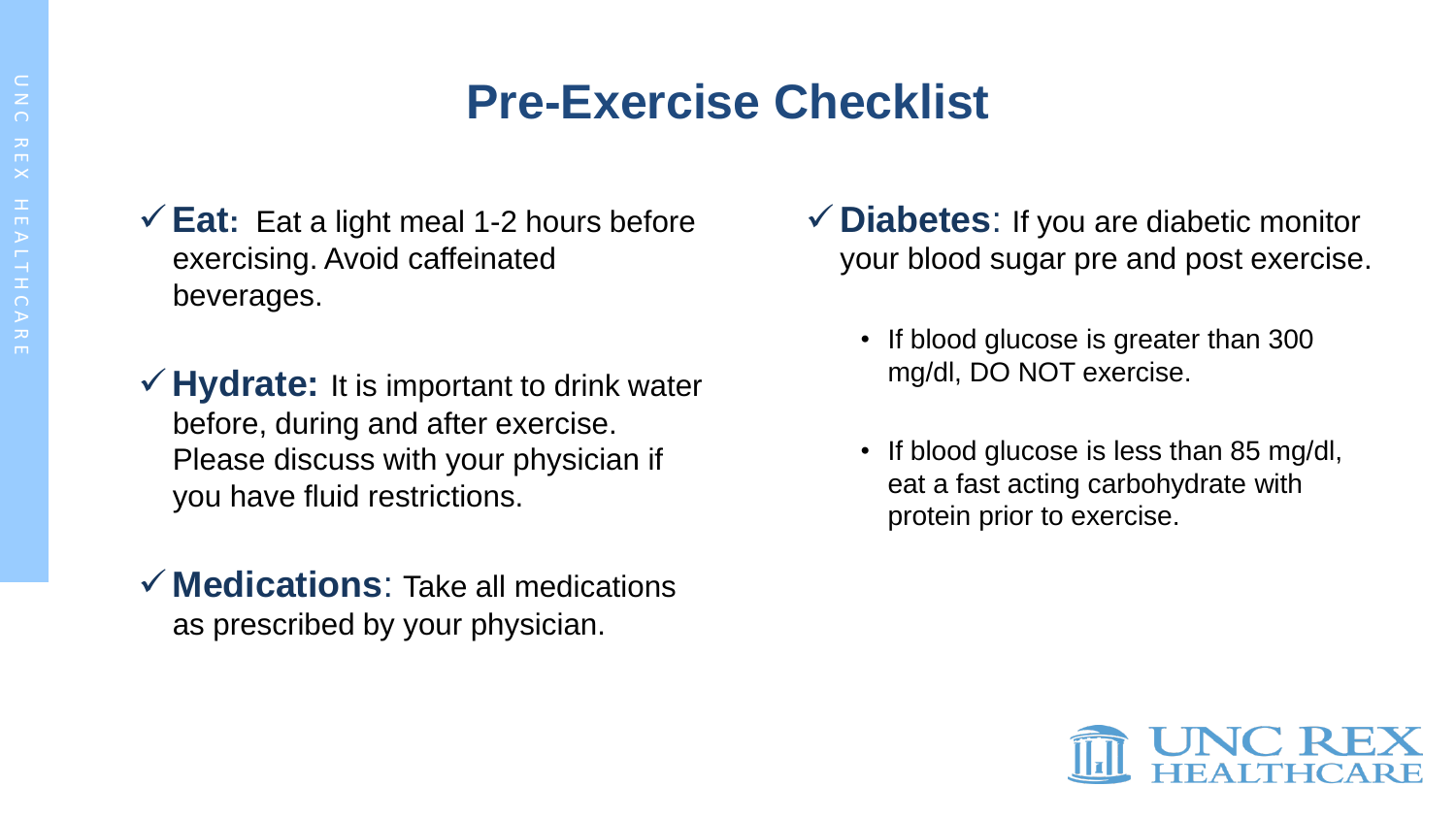

Stop exercise and inform your doctor or nurse of chest pain or pressure, severe shortness of breath, dizziness, nausea or sudden onset of unusual symptoms.

#### **If symptoms do not resolve in 5 minutes, call 911**



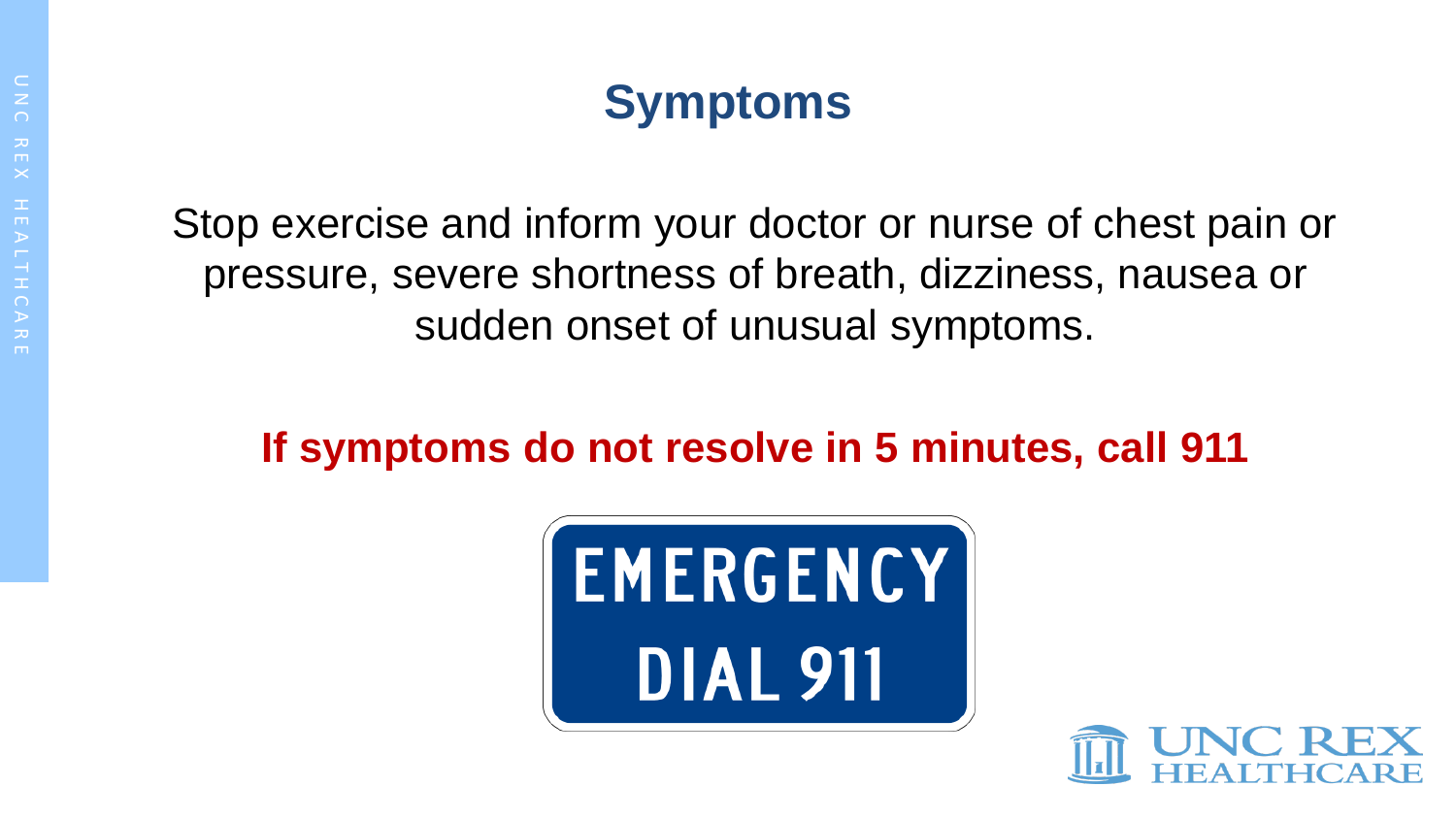# **Rate of Perceived Exertion (RPE)**

- While doing any physical activity, we want you to rate your perception of exertion.
- This feeling should reflect how heavy and strenuous the exercise feels to you.
	- Include your feelings of physical stress, effort and fatigue
- We use a simple RPE scale to determine how hard you are working.

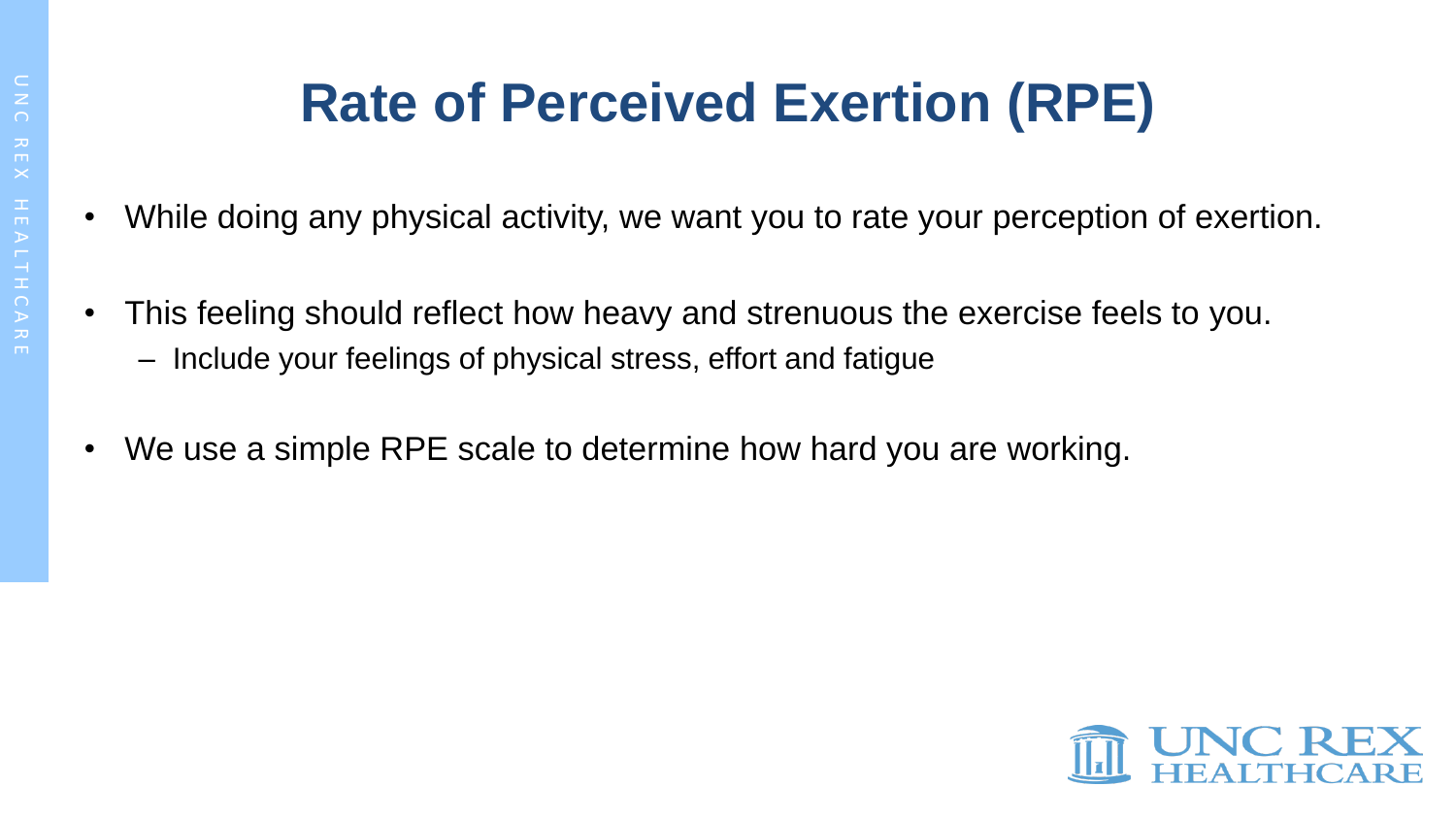#### **Rating of Perceived Exertion (RPE) Scale LEVEL HOW DO YOU FEEL?**

|                                       | I am resting                                    |
|---------------------------------------|-------------------------------------------------|
|                                       | -17<br>I am hardly working                      |
| 3<br>$\textcolor{blue}{\bullet}$<br>o | Light effort, can talk easily                   |
|                                       | <b>Starting to feel a little tired</b>          |
|                                       | <b>Increased effort,</b><br>slightly breathless |
|                                       | <b>Moderately tired</b>                         |
|                                       | <b>Working hard</b>                             |
| 8                                     | <b>Very strenuous,</b><br>I can't talk easily   |
|                                       | <b>Extremely tired,</b><br>I need to stop soon! |
|                                       | <b>Maximal effort-</b><br>I have to stop NOW!   |

- Scale of 1-10
	- $-1$  = no exertion at all
	- $-10$  = maximal effort
	- Choose the number from below that best describes your level of exertion.
- Choose the number that best describes your exertion.
- You can use this information to speed up or slow down your movements to reach your desired range.

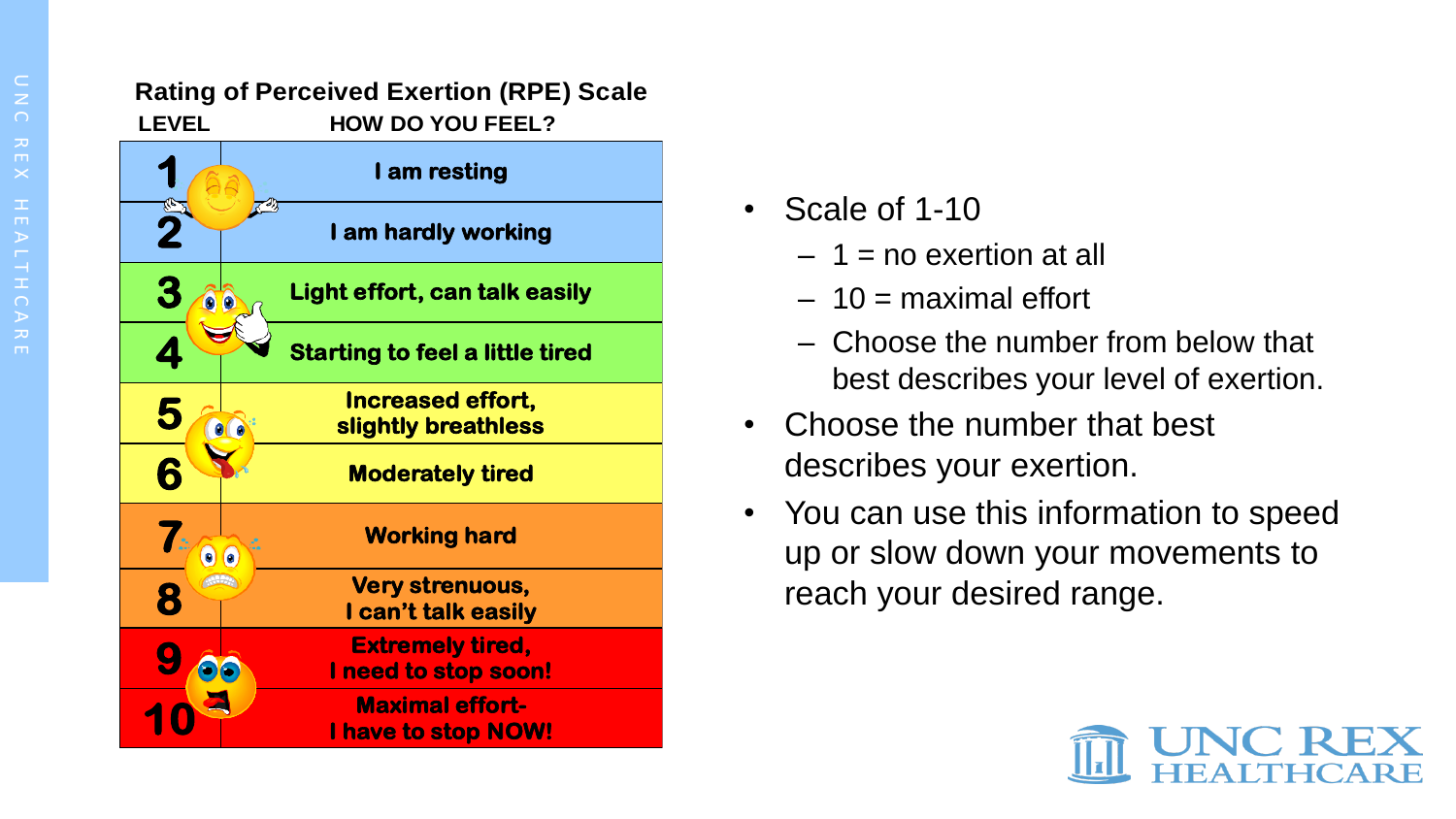# **Your Heart Rate**

- Resting heart rate is how many times your heart beats per minute when you are at rest.
- Resting heart rate can be an important measure of the health of your heart muscle.
- It is important to know how to check your own heart rate.
- All of the following may have an impact on your heart rate:
	- Temperature
	- Body position, such as lying, sitting, standing, or exercising
	- Emotional state
	- Caffeine intake
	- Certain medications

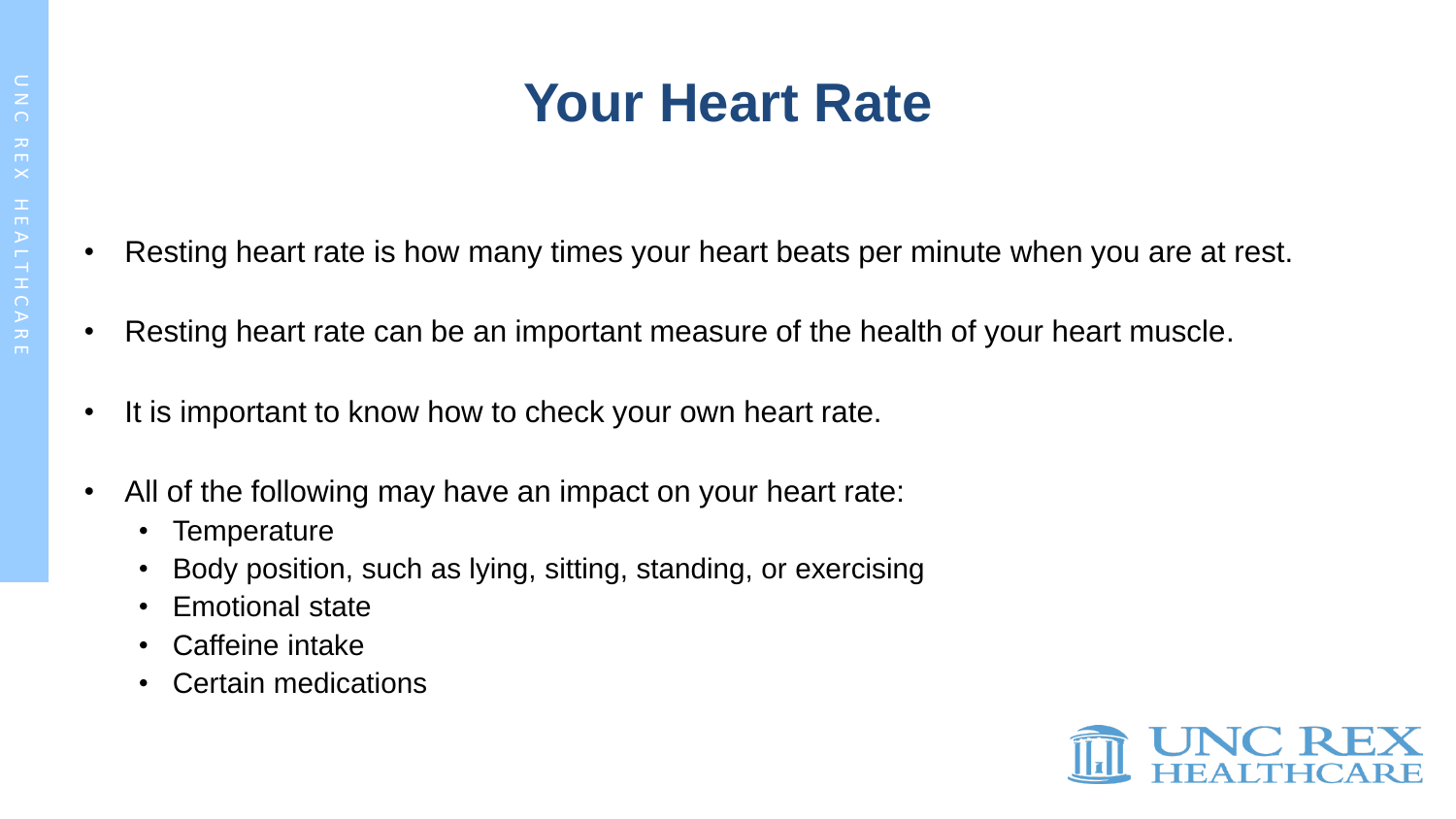### **Checking Your Heart Rate Using Radial Pulse**

- Find the radial artery.
- Place your pointer and middle fingers on the inside of your opposite wrist just below the thumb.
- Don't use your thumb to check your pulse. The artery in your thumb can make it harder to count accurately.
- Once you can feel your pulse, count how many beats you feel in 15 seconds.
- Multiply this number by 4 to get your heart rate.
	- Ex: 20 beats in 15 seconds equals a heart rate of 80 beats per minute (bpm).



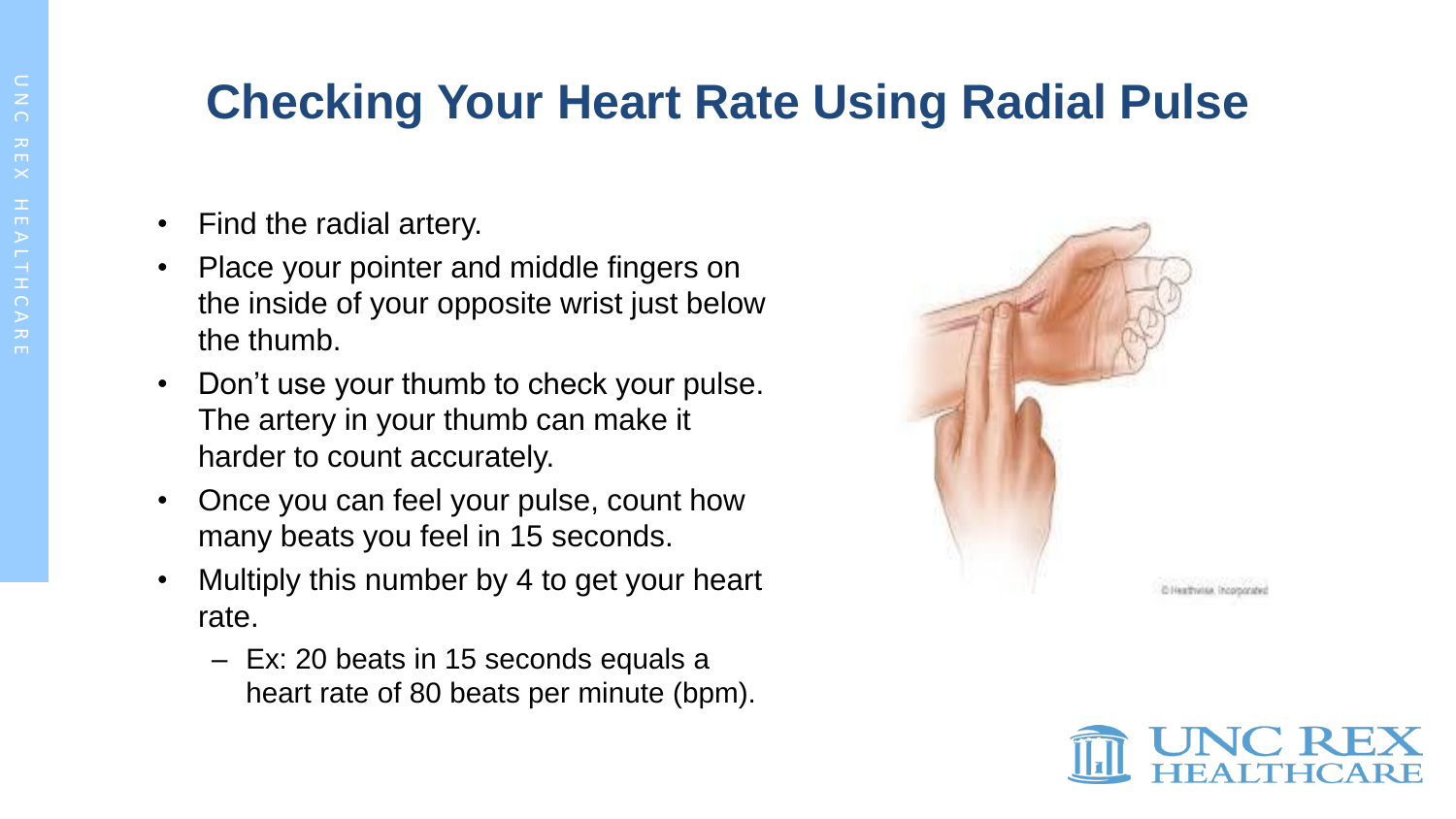# **Let's Get Started!**

- Begin with walking or stationary bicycling.
- Start gradually and build as your routine becomes easier.
- It's OK to begin with intervals of exercise/rest
	- Ex: Walk for 5 minutes and rest for 2minutes, repeat as tolerated
	- Ex: Split up your exercise (walk for 10 minutes 2-3 times a day)
- Gradually decrease your rest intervals.
	- Add 1-2 minutes to your exercise time until you can exercise for 20 continuous minutes.
- The goal is to exercise 3-5 days a week for 30-60 continuous minutes.

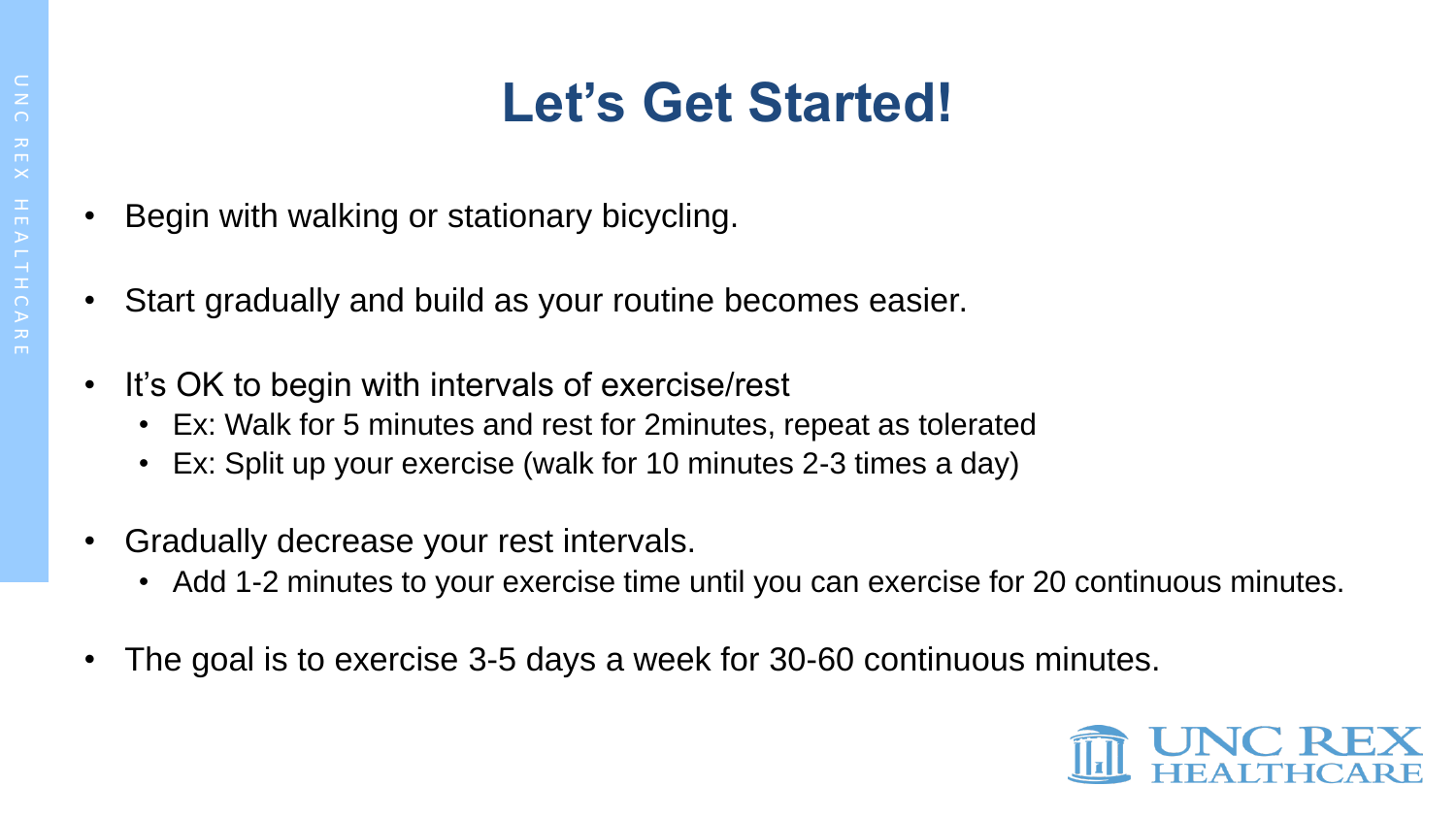# **Aerobic Exercise Guidelines**

- Exercise should be comfortable and not painful.
- If you experience any unusual pain or symptoms **STOP and notify your doctor.**
- Begin each exercise session with a warm-up by exercising at a "light" effort for 6 minutes. RPE Scale of 2-3.
- Gradually increase the intensity to a "moderate" effort. RPE scale of 3-6.

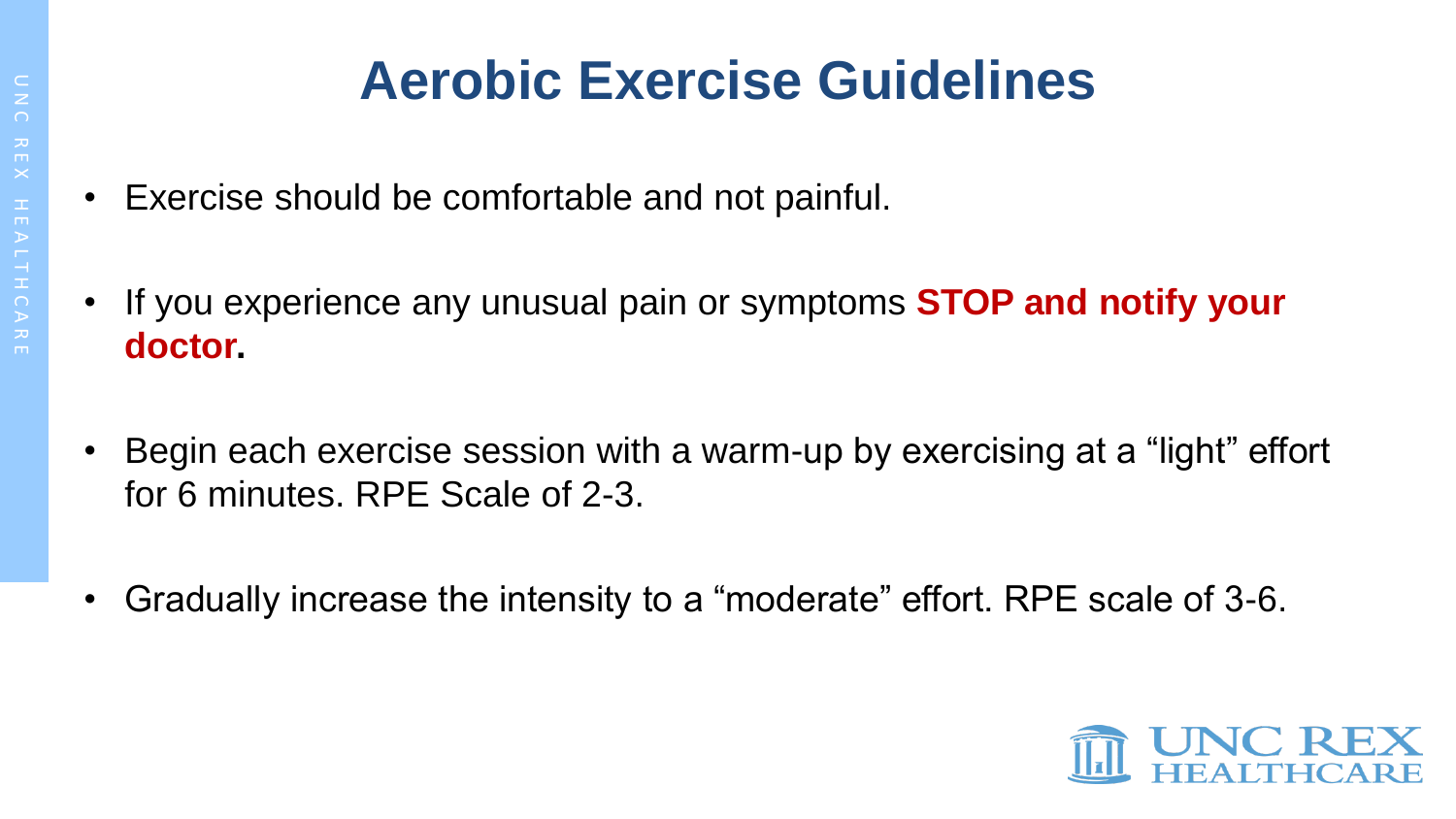#### **Aerobic Exercise Guidelines**

- Ask yourself:
	- $\checkmark$  Can you perform this activity without fatigue or shortness of breath?
	- $\checkmark$  Can you talk at this effort?
	- $\checkmark$  Are you exercising at an increased effort with increased respiration?

If you answer **YES** to all of the questions, you are exercising at the right intensity.